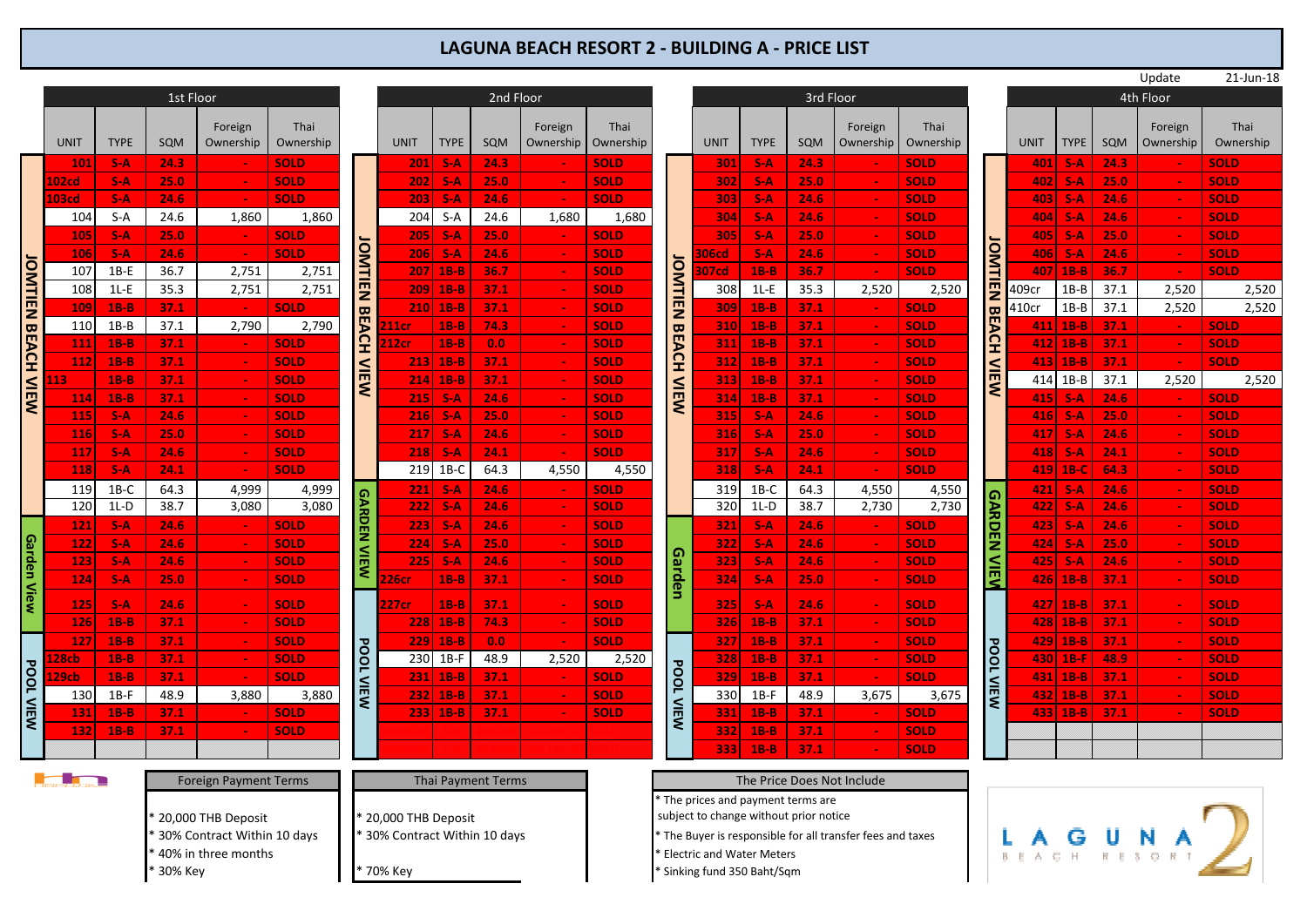## **LAGUNA BEACH RESORT 2 - BUILDING A - PRICE LIST**

|                  |       | 5th Floor   |      |                      |                   |               | 6th Floor   |             |                  |                      |                   |                         | 7th Floor   |             |      |                      |                   |                |             |             | 8th Floor |                          |                   |
|------------------|-------|-------------|------|----------------------|-------------------|---------------|-------------|-------------|------------------|----------------------|-------------------|-------------------------|-------------|-------------|------|----------------------|-------------------|----------------|-------------|-------------|-----------|--------------------------|-------------------|
|                  | UNIT  | <b>TYPE</b> | SQM  | Foreign<br>Ownership | Thai<br>Ownership |               | <b>UNIT</b> | <b>TYPE</b> | SQM              | Foreign<br>Ownership | Thai<br>Ownership |                         | <b>UNIT</b> | <b>TYPE</b> | SQM  | Foreign<br>Ownership | Thai<br>Ownership |                | <b>UNIT</b> | <b>TYPE</b> | SQM       | Foreign<br>Ownership     | Thai<br>Ownership |
|                  | 501   | $S-A$       | 24.3 |                      | <b>SOLD</b>       |               | 601         | $S-A$       | 24.3             |                      | <b>SOLD</b>       |                         | 701cd       | $S-A$       | 24.3 |                      | <b>SOLD</b>       |                | 801cr       | $S-A$       | 49.3      |                          | <b>SOLD</b>       |
|                  | 502   | $S-A$       | 25.0 |                      | <b>SOLD</b>       |               | 602         | $S-A$       | 25.0             |                      | <b>SOLD</b>       | 702cd                   | $S-A$       | 25.0        |      | <b>SOLD</b>          |                   | 802cr          | $S-A$       | 0.0         |           | <b>SOLD</b>              |                   |
|                  | 503   | $S-A$       | 24.6 |                      | <b>SOLD</b>       |               | 603         | $S-A$       | 24.6             |                      | <b>SOLD</b>       |                         | 703         | $S-A$       | 24.6 |                      | <b>SOLD</b>       |                | 803cr       | $S-A$       | 49.3      |                          | <b>SOLD</b>       |
|                  | 504   | $S-A$       | 24.6 |                      | <b>SOLD</b>       |               | 504cr       | $S-A$       | 49.6             |                      | <b>SOLD</b>       |                         | 704         | $S-A$       | 24.6 |                      | <b>SOLD</b>       |                | 804cr       | $S-A$       | 0.0       |                          | <b>SOLD</b>       |
|                  | 505   | $S-A$       | 25.0 |                      | <b>SOLD</b>       |               | 505cr       | $S-A$       | 0.0 <sub>1</sub> |                      | <b>SOLD</b>       |                         | 705         | $S-A$       | 25.0 |                      | <b>SOLD</b>       |                | 805         | $S-A$       | 25.0      | 2,520                    | 2,520             |
|                  | 506   | $S-A$       | 24.6 |                      | <b>SOLD</b>       |               | 606         | $S-A$       | 24.6             |                      | <b>SOLD</b>       |                         | 706         | $S-A$       | 24.6 | $\sim$               | <b>SOLD</b>       |                | 806         | $S-A$       | 24.6      | 2,520                    | 2,520             |
|                  | 507   | $1B-B$      | 36.7 |                      | <b>SOLD</b>       | <b>OMTIEN</b> | <b>607</b>  | $1B-B$      | 36.7             |                      | <b>SOLD</b>       |                         | 707         | $1B-B$      | 36.7 |                      | <b>SOLD</b>       |                |             | $807$ 1B-B  | 36.7      | $\sim$                   | <b>SOLD</b>       |
|                  | 508   | $1L-E$      | 35.3 | 2,520                | 2,520             |               | 609         | $1B-B$      | 37.1             | $\sim$               | <b>SOLD</b>       | JOMTIEN<br><b>BEACH</b> | 708         | $1B-E$      | 35.3 |                      | <b>SOLD</b>       |                | 808         | $1B-E$      | 35.3      | $\sim$                   | <b>SOLD</b>       |
| <b>JOMTIEN</b>   | 509   | $1B-B$      | 37.1 |                      | <b>SOLD</b>       |               | 610         | $1B-B$      | 37.1             |                      | <b>SOLD</b>       |                         | 709         | $1B-B$      | 37.1 |                      | <b>SOLD</b>       |                | 809         | $S-A$       | 24.6      |                          | <b>SOLD</b>       |
|                  | 510   | $1B-B$      | 37.1 |                      | <b>SOLD</b>       |               | 611         | $1B-B$      | 37.1             | $\sim$               | <b>SOLD</b>       |                         | 710         | $1B-B$      | 37.1 |                      | <b>SOLD</b>       | <b>JOMTIEN</b> | 10cd        | $S-A$       | 49.6      | $\overline{\phantom{a}}$ | <b>SOLD</b>       |
| <b>BEACH</b>     | 511   | $1B-B$      | 37.1 |                      | <b>SOLD</b>       | <b>BEACH</b>  |             | $612$ 1B-B  | 37.1             |                      | <b>SOLD</b>       |                         | 711         | $1B-B$      | 37.1 |                      | <b>SOLD</b>       |                | 311cd       | $S-A$       | 0.0       | $\sim$                   | <b>SOLD</b>       |
|                  | 512   | $1B-B$      | 37.1 |                      | <b>SOLD</b>       |               | 613         | $1B-B$      | 37.1             |                      | <b>SOLD</b>       |                         | 712         | $1B-B$      | 37.1 |                      | <b>SOLD</b>       | <b>BEACH</b>   | 812cd       | $S-A$       | 49.6      | 2,520                    | 2,520             |
| $\leq$           | i13cr | $1B-B$      | 74.3 |                      | <b>SOLD</b>       | <b>VIEW</b>   |             | $614$ 1B-B  | 37.1             | $\sim$               | <b>SOLD</b>       |                         | 713         | $1B-B$      | 37.1 |                      | <b>SOLD</b>       |                | 813cd       | $S-A$       | 0.0       | 2,520                    | 2,520             |
| m                | 14cr  | $1B-B$      | 0.0  |                      | <b>SOLD</b>       |               | <b>615</b>  | $S-A$       | 24.6             | $\sim$               | <b>SOLD</b>       | <b>VIEW</b>             | 714         | $1B-B$      | 37.1 |                      | <b>SOLD</b>       |                | 814cd       | $S-A$       | 49.3      | 2,520                    | 2,520             |
|                  | 515   | $S-A$       | 24.6 |                      | <b>SOLD</b>       |               | <b>616</b>  | $S-A$       | 25.0             | $\sim$               | <b>SOLD</b>       |                         | 715         | $S-A$       | 24.6 |                      | <b>SOLD</b>       | $\leq$         | 815cd       | $S-A$       | 0.0       | 2,520                    | 2,520             |
|                  | 516   | $S-A$       | 25.0 |                      | <b>SOLD</b>       |               | 617         | $S-A$       | 24.6             |                      | <b>SOLD</b>       |                         | 716         | $S-A$       | 25.0 |                      | <b>SOLD</b>       | ٤              | 816         | S-A         | 25.0      | 1,680                    | 1,680             |
|                  | 517   | $S-A$       | 24.6 |                      | <b>SOLD</b>       |               | 618         | $S-A$       | 24.1             |                      | <b>SOLD</b>       |                         | 717         | $S-A$       | 24.6 |                      | <b>SOLD</b>       |                | 817         | $S-A$       | 24.6      | 2,520                    | 2,520             |
|                  | 518   | $S-A$       | 24.1 |                      | <b>SOLD</b>       |               | 619         | $1B-C$      | 64.3             | 4,550                | 4,550             |                         | 718         | $S-A$       | 24.1 |                      | <b>SOLD</b>       |                | 818cr       | $S-A$       | 49.6      | 1,680                    | 1,680             |
|                  | 519   | $1B-C$      | 64.3 |                      | <b>SOLD</b>       |               | 521         | $S-A$       | 24.6             |                      | <b>SOLD</b>       |                         | 719         | $1B-C$      | 64.3 |                      | <b>SOLD</b>       |                | 819cr       | $S-A$       | 0.0       | 1,680                    | 1,680             |
|                  | 520   | $1L-D$      | 38.7 | 2,730                | 2,730             | <b>GARD</b>   | 622         | $S-A$       | 24.6             |                      | <b>SOLD</b>       |                         | 720         | $1B-D$      | 38.7 |                      | <b>SOLD</b>       |                | 820         | $S-A$       | 24.6      |                          | <b>SOLD</b>       |
|                  | 521   | $S-A$       | 24.6 |                      | <b>SOLD</b>       |               | 623         | $S-A$       | 24.6             | $\sim$               | <b>SOLD</b>       |                         | 721         | $S-A$       | 24.6 |                      | <b>SOLD</b>       |                | 821         | $S-A$       | 24.1      | $\sim$                   | <b>SOLD</b>       |
|                  | 522   | $S-A$       | 24.6 | $\sim$               | <b>SOLD</b>       | <b>E</b>      | 624         | $S-A$       | 25.0             |                      | <b>SOLD</b>       |                         | 722         | $S-A$       | 24.6 |                      | <b>SOLD</b>       |                | l22cr       | $1B-C$      | 103.0     | $\sim$                   | <b>SOLD</b>       |
|                  | 523   | $S-A$       | 24.6 |                      | <b>SOLD</b>       | VIEV          | 625         | $S-A$       | 24.6             |                      | <b>SOLD</b>       |                         | <b>23cr</b> | $S-A$       | 49.6 |                      | <b>SOLD</b>       |                | <b>23cr</b> | $1B-D$      | 0.0       |                          | <b>SOLD</b>       |
| Garden           | 524   | $S-A$       | 25.0 |                      | <b>SOLD</b>       |               | 626         | $1B-B$      | 37.1             |                      | <b>SOLD</b>       | Garden                  | '24cr       | $S-A$       | 0.0  |                      | <b>SOLD</b>       |                | 8241        | $S-A$       | 24.6      |                          | <b>SOLD</b>       |
|                  | 525   | $S-A$       | 24.6 |                      | <b>SOLD</b>       |               | <b>627</b>  | $1B-B$      | 37.1             |                      | <b>SOLD</b>       |                         | 725         | $S-A$       | 24.6 |                      | <b>SOLD</b>       |                | 825         | $S-A$       | 24.6      |                          | <b>SOLD</b>       |
|                  | 526   | $1B-B$      | 37.1 |                      | <b>SOLD</b>       |               | 628         | $1B-B$      | 37.1             |                      | <b>SOLD</b>       |                         | 726         | $1B-B$      | 37.1 |                      | <b>SOLD</b>       | <u>Garden</u>  | 826         | $S-A$       | 24.6      |                          | <b>SOLD</b>       |
|                  | 527   | $1B-B$      | 37.1 |                      | <b>SOLD</b>       |               | 629         | $1B-B$      | 37.1             |                      | <b>SOLD</b>       |                         | 727         | $1B-B$      | 37.1 |                      | <b>SOLD</b>       |                | 827         | $S-A$       | 25.0      |                          | <b>SOLD</b>       |
|                  | 528   | $1B-B$      | 37.1 |                      | <b>SOLD</b>       | <b>POOL</b>   | 630         | $1B-F$      | 48.9             | 2,520                | 2,520             |                         | 728         | $1B-B$      | 37.1 |                      | <b>SOLD</b>       |                | 28cd:       | $S-A$       | 61.8      |                          | <b>SOLD</b>       |
|                  | 529.  | $1B-B$      | 37.1 |                      | <b>SOLD</b>       |               | 631         | $1B-B$      | 37.1             |                      | <b>SOLD</b>       | <b>POOL</b>             | 729         | $1B-B$      | 37.1 |                      | <b>SOLD</b>       |                | 329cd       | $1B-B$      | 0.0       |                          | <b>SOLD</b>       |
| <b>POOL VIEW</b> | 530   | $1B-F$      | 48.9 |                      | <b>SOLD</b>       | VIEW          | 632         | $1B-B$      | 37.1             |                      | <b>SOLD</b>       |                         | 730         | $1B-F$      | 48.9 |                      | <b>SOLD</b>       |                | 830         | $1B-B$      | 37.1      |                          | <b>SOLD</b>       |
|                  | 531   | $1B-B$      | 37.1 |                      | <b>SOLD</b>       |               | 633         | $1B-B$      | 37.1             |                      | <b>SOLD</b>       | NIEW                    | 731         | $1B-B$      | 37.1 |                      | <b>SOLD</b>       |                | 831         | $1B-B$      | 37.1      |                          | <b>SOLD</b>       |
|                  | 532   | $1B-B$      | 37.1 |                      | <b>SOLD</b>       |               |             |             |                  |                      |                   |                         | 732         | $1B-B$      | 37.1 |                      | <b>SOLD</b>       | POOL           | 832         | $1B-B$      | 37.1      | $\sim$                   | <b>SOLD</b>       |
|                  | 533   | $1B-B$      | 37.1 |                      | <b>SOLD</b>       |               |             |             |                  |                      |                   |                         | 733         | $1B-B$      | 37.1 |                      | <b>SOLD</b>       | $\leq$         | 833         | $1B-F$      | 48.9      | 3,675                    | 3,675             |
|                  |       |             |      |                      |                   |               |             |             |                  |                      |                   |                         |             |             |      |                      |                   |                |             | $834$ 1B-B  | 37.1      |                          | <b>SOLD</b>       |